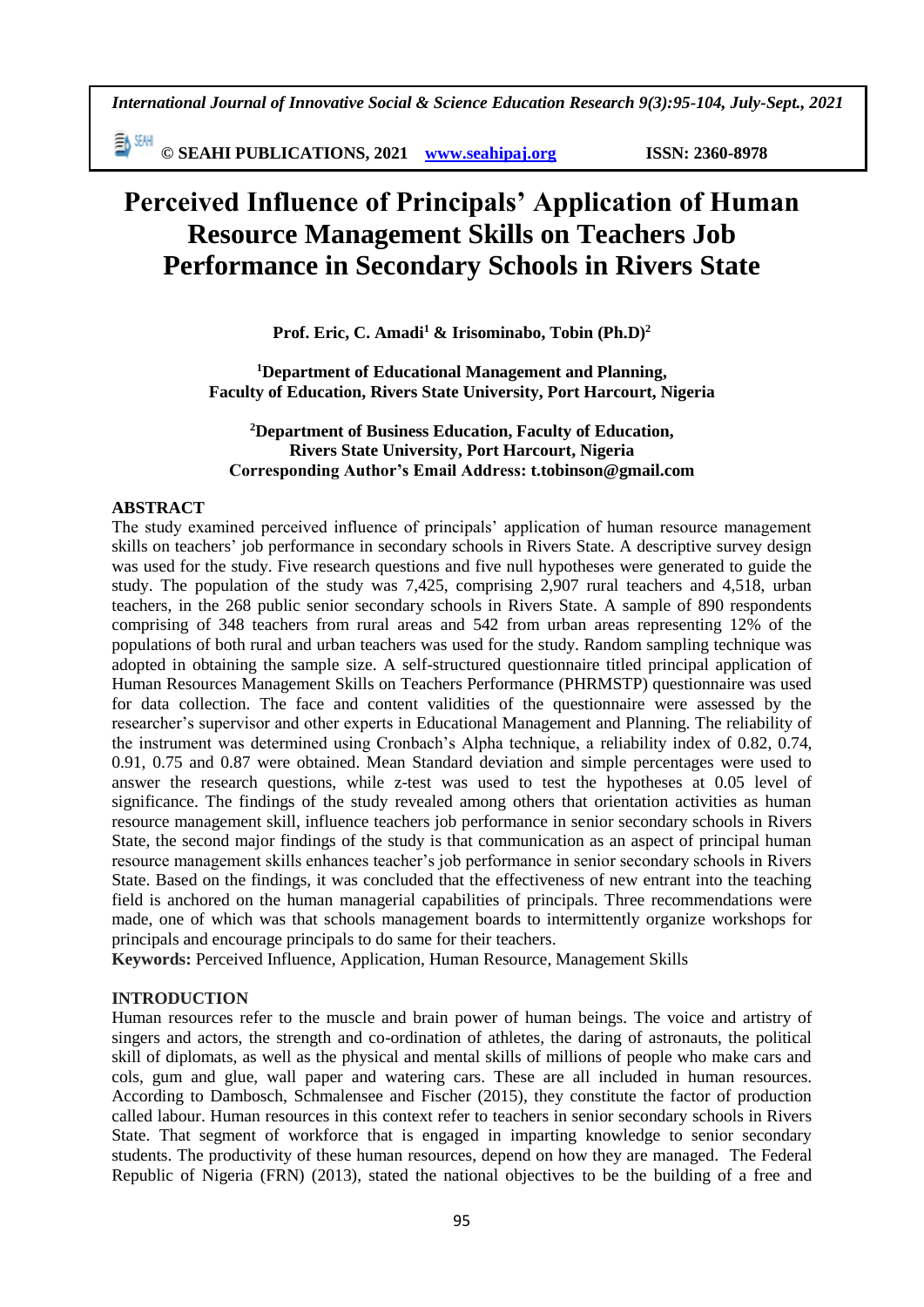democratic society, a just and egalitarian society, a united, strong and self-radiant nation, great and dynamic economy and a land full of bright opportunities for all citizens. It is based on these that goals of education were drawn. The level of education which serves as a spring board for achieving these goals is the secondary school level. Among the goals of secondary education as stated by the (FRN 2013) are: offering diversified curriculum to cater for the differences in talents, opportunities, and future roles and provide trained manpower in the applied science, technology and commerce of subprofessional grades. This being the case, then education at this level should be taken seriously. Resources need to be provided to see that these goals are achieved.

Resources in education are of different types. According to Maduawu and Nwogu (2012), these categories of resources are human, material, fiscal and time resources. Of all these, the human resource is the most important. They went further to state that teachers and employees of our educational institution are the assets and hence cannot be interchanged or easily replaced spare parts but they are resources of survival for the institutions. This shows that without human resource, nothing works in our institution of learning. It is important to state that, in Nigeria's struggle for the attainment of national strategic "educational goals, one of the purposes of teacher education as stated in the Federal Republic of Nigeria (FRN) (2013) is to "produce highly qualified, motivated, conscientious and efficient classroom teachers for all level of education". This is deemed necessary because no education can rise above the quality of its teachers. Fagbamiye (2014), argues that everyone looked upon teachers in the 1940s with awe. They owned the only renowned Raleigh bicycle, radio, gramophone and lived in one of the good houses in town (i.e. The mission house). More so, they were seen as neat, well-dressed gentlemen and ladies.

Good human resources management by school principals enhanced all these. Teachers perceived that they were well managed. Such perception encouraged and motivated them to put in their best in discharging their respective duties as teachers. In recent times, the story has changed. Teachers are no longer recognized as that segment of work-force that brings change in all sphere of human existence due to certain unpleasant development in the school system. To support this view, Bassey (2011), argues that several changes in the social sphere and economic upheavals have now occurred and prevented the existence of evincing experiences enjoyed by teachers in the past. Based on this fact, teachers, (being human beings) perceived that they are relegated to the bare-ground by relevant authorities, this seems to bring their moral low-in discharging their duties. It is generally said, that reward of teachers is in "heavens". This and other factors like lack of principal's involvement of teachers in decision making, poor provision for professional growth, lack of orientation for teachers, poor means of upward and downward communication etc. contribute to teacher's ineffectiveness in school.

Sharing a similar view, Matteso and Invancevich (2012), argue that "... any aspect of organization functioning linked to negative behavioral outcome represents an undesirable condition". When performance is poor and workers satisfaction is low, the attendant organizational functions provide serious consequences for managerial personnel. It is the responsibility of the school principal to manage the available human resources in his school and to ensure their retention and job effectiveness. When the principal fails to do so, Bassey (2011), argues that the consequences come in three folds. These are, physiological dimension i.e. experiences of physical, mental and emotional exhaustion. Psychological dimension manifesting itself in tension, anxiety, irritability, boredom and procrastination and finally behavioural symptoms, which include such things as a fall in productivity, frequent absence from duty as well as change in eating habits, forgetting and sleeping disorders. Having known how indispensable human resource is in our institution and in this case our secondary schools, there is need for efficient management of this human resource for effective performance of their job. Peretomode and Peretomode (2005), stated that if well trusted and adequately motivated, human resources can be the greatest, most important, crucial and critical asset in an organization. Armstrong (2013) explains Human Resource Management as a strategy and coherent approach to the management of an organization's most valued assets - the people working in the organization who individually and collectively contribute to the achievement of its objectives. Job performance means carrying out one's duty, doing a piece of work as expected, accomplishing a specified job. Teachers' job performance therefore, means the accomplishment of role stated for the teachers by their employer.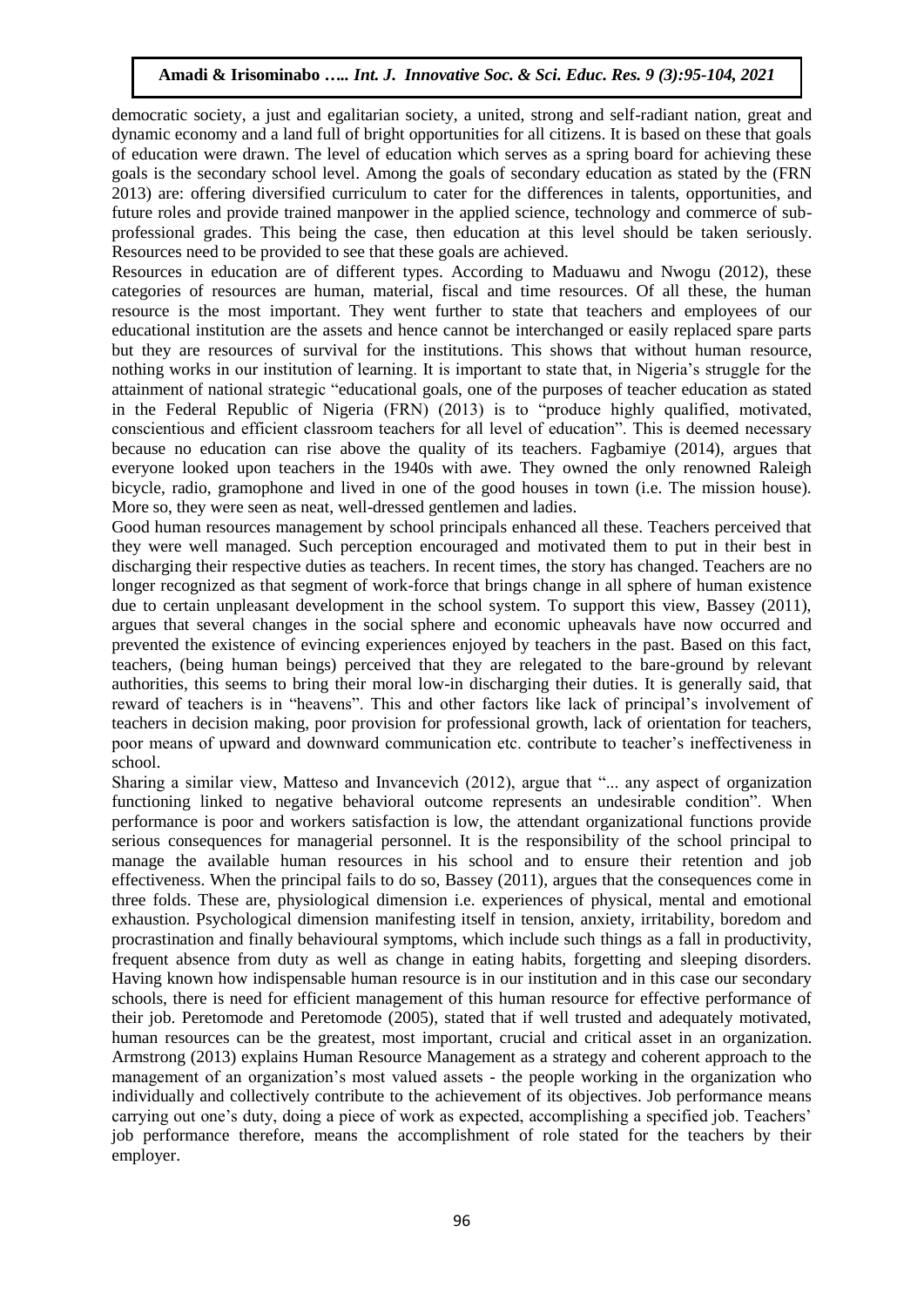In our secondary schools, the management of the human resource lies in the hand of the principal. His ability to manage the human resource, will no doubt bring about spell's success in secondary education while the reverse is the case if he fails to manage well. The performance of teachers depends on a number of factors which include the principal's relationship with them, his leadership ability, his first encounter with the teachers as they join the school, the level of discipline he maintains among the teachers, staff development activities, provision of materials, inclusiveness in decision making communication etc. No matter the financial, time and material resources invested in education, human beings are needed to put them to work for the achievement of set goals. It behooves the principal therefore to manage the available human resource in the school to enhance job performance. The principal as the leader is always in touch with the teachers in the process of executing his job. His attitude towards the teachers to a large extent determines the productivity level of the teachers. It is the duty of the principal to create the atmosphere that will be conducive for maximum productivity in the teachers. There is need for effective communication and involvement of the teachers in decision making.

Communication is the life wire of every organization. Breakdown in communication could lead to breakdown in the activities of the system. The principal should communicate effectively to integrate and co-ordinate the activities of the teachers as well as maintain interpersonal relationship with them. Managing human resource on the side of the principal starts from the time the teachers are posted to his school. He needs to assist the newly appointed teachers to make speedy adjustment to their new environment and new tasks. As Igwe (2017), puts it, much of the anxiety a new staff comes in with can be eliminated if the administration implements a comprehensive orientation programme through which both the administration and the staff expectations are expressed.

The leadership style of the principal affects his management abilities. A principal, who is task oriented, and dictates everything that goes on in the school, and cares less about the teachers welfare and wellbeing is likely to have problem with his teachers. The teachers may become dissident and uncommitted. The principal who is employee oriented and involve the teachers in decision making and listens to their problems; creates room for optimal performance from them. As a result of increasing knowledge about how learning occurs, new teaching techniques are constantly emerging of which the classroom teacher must be aware of. Human resource management requires that the principal should encourage staff development activities. This is to improve both the collective performance of the teachers and the personal performance of individual members. While the principal must try to maintain good relationship, he should not be deterred to take disciplinary action against any teacher who is failing in his duties or who is guilty of professional misconduct. When the principal combines friendliness with firmness, it will yield good result on the part of teachers' performance of their duties. The principal should bring about positive indicator in teachers' productivity in a given situation.

It is the responsibility of the principal to manage the available human resource in the school to ensure teachers retention and job performance. How the teachers in secondary schools perform their job hinges on the extent to which principals exhibit their ability to manage them well. Principals' effectiveness in managing human resources will no doubt bring to bear teachers positive perception and engineered their effectiveness in discharging their duties, thus promoting excellent academic performance and discipline in the schools. It therefore, beholds on the principal to ensure that orientation activities, both for new entrants and old teaching staff are held periodically, to update them of new government policies, programmes, methodology etc. Orientation of teachers according to Irisominabo (2008) is an introduction, as to guide the teacher in adjusting to new surroundings, employment activity, or the like.

Communication skill of the principal is another vital instrument of principal human resource management skill. Principals apply a range of formal and informal communication skills in course of their duty. It is important to state here that teachers' job performance could be measured, by understanding teachers' impact on student achievement, teachers' feedback and evaluation systems, stakeholder feedback surveys etc. It will be appropriate at this point to mention that the main difference between personnel management and Human Resource Management lies in their scope and orientation. While the scope of personnel management is limited and has an inverted approach, wherein workers are viewed as tool. Here the behavior of the worker can be manipulated as per the core competencies of the organization and are replaced when they are worn-out. On the other hand,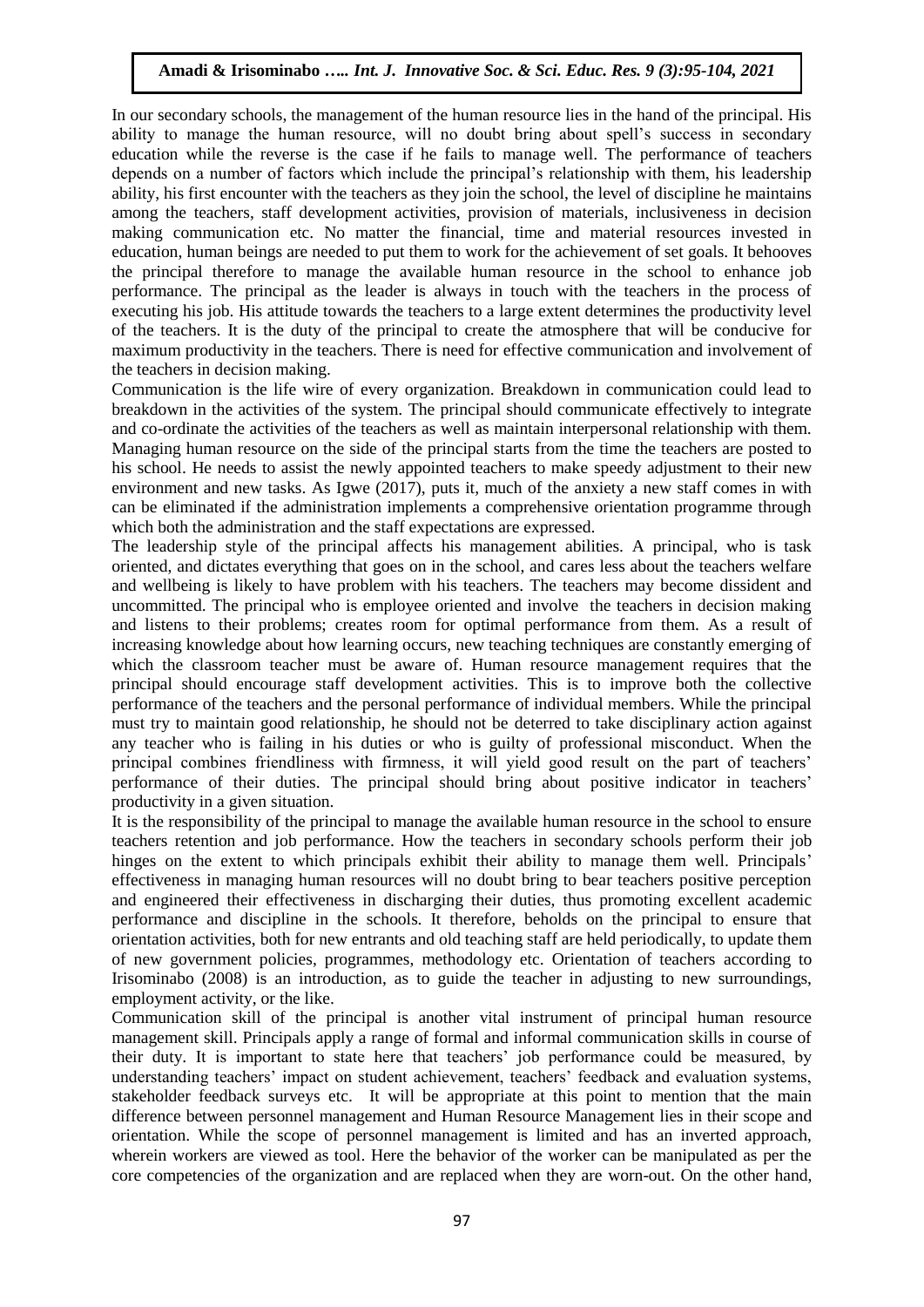human resource management has a wider scope and considers employees as the asset to the organization. It promotes mutuality in terms of goals, responsibilities, reward etc, that will help in enhancing the economic performance and high level of human resource development. It is against this backdrop that the researcher wants to find out the extent to which principals apply human resource management skills and its impact on teacher's job performance in Senior Secondary Schools in Rivers State.

#### **REVIEW OF RELATED LITERATURE**

This review looked at the concept of human resource management. Human resource management is concerned strictly with matching human resource to the operational and strategic needs of organization and making the most out of the worker. The concept of job performance was also xrayed. It noted that teachers' job performance means the accomplishment of the role stated for the teacher by their employer and that before performance of staff can be evaluated the role expectations should be clearly stated as is related to the objectives of the organization this time the school. This went further to examine the principals' application of orientation for teachers' job performance. The need to help the new comer adapt to the organization and its environment once the person accepts the job offer, was stressed.

Principals' application of communication for teachers' job performance was another variable that was reviewed. It noted that communication means passing information and that, of all the management activities, none takes as much time as that of communication, Communication is necessary to keep the school going as it is the life wire of every organization. Principals' democratic style of leadership, for teachers' job performance was also identified and it pointed to the fact that the success of any organization depends largely on sound administration which in turn depends to a very great extent on sound leadership; Principals application of democratic skills will certainly affect teachers' level of commitment, conformity, co-operation and participation.

Principals' application of discipline for teachers' job performance revealed that all human beings have short comings and as such cases of indiscipline will arise. While the principal is trying to maintain good relationship with teachers, he should not be afraid to take disciplinary actions against anyone who fails in this duty. Similarly, the principal's application of staff development programme will help improve teachers' job performance. This is so because the rate at which new techniques, new findings and new learning occurs requires that these teachers be exposed regularly so that they don't become obsolete as the knowledge they acquired during their pre-service education cannot hold them for so long. Related research works were reviewed which result showed that these management skills when properly utilized improved workers' job performance in the areas they researched on, but the extent to which the principals apply human resource management skills and the implications for teachers' job performance was not researched on. This is the knowledge gap which this research wants to fill. All that were discussed here served as basis for this study.

#### **Statement of the Problem**

The position of a principal is an exalted one ladened with the responsibility of seeing to it that teaching and learning processes go on well in the school. Before one is made a principal, one is expected to have acquired the relevant management skills needed for the position. The objective of human resources management is to get the most out of the workers. Principals are expected to have certain management skills which they should exercise to achieve this purpose. These include carrying out orientation for new teachers and ensuring free flow of communication. This sensitive and embarrassing situation could be attributed to teachers' failure to perform their respective duties expected of them. Some principals, use their position to influence things to the detriment of their teachers. It is observed that teacher's effectiveness is contingent upon how principal human resources management skills are exercised. What is more, teachers behaviour in the work situation results from a conscious and unconscious desire to satisfy complex needs. Therefore, the principal's failure to meet these demands by the teachers, results in contentions, disloyalty, discouragement, absenteeism, and strike actions in extreme cases. Some teachers leave their duty posts before close of work or stipulated time for other lucrative business. All these could lead to poor students' performance. The desire by school teachers to be given opportunity to participate in school's decision-making by the principals, create proper channel of communication, and encourage in-service training. When these expectations are denied the teachers, they would feel disenchanted. Consequently, ineffectiveness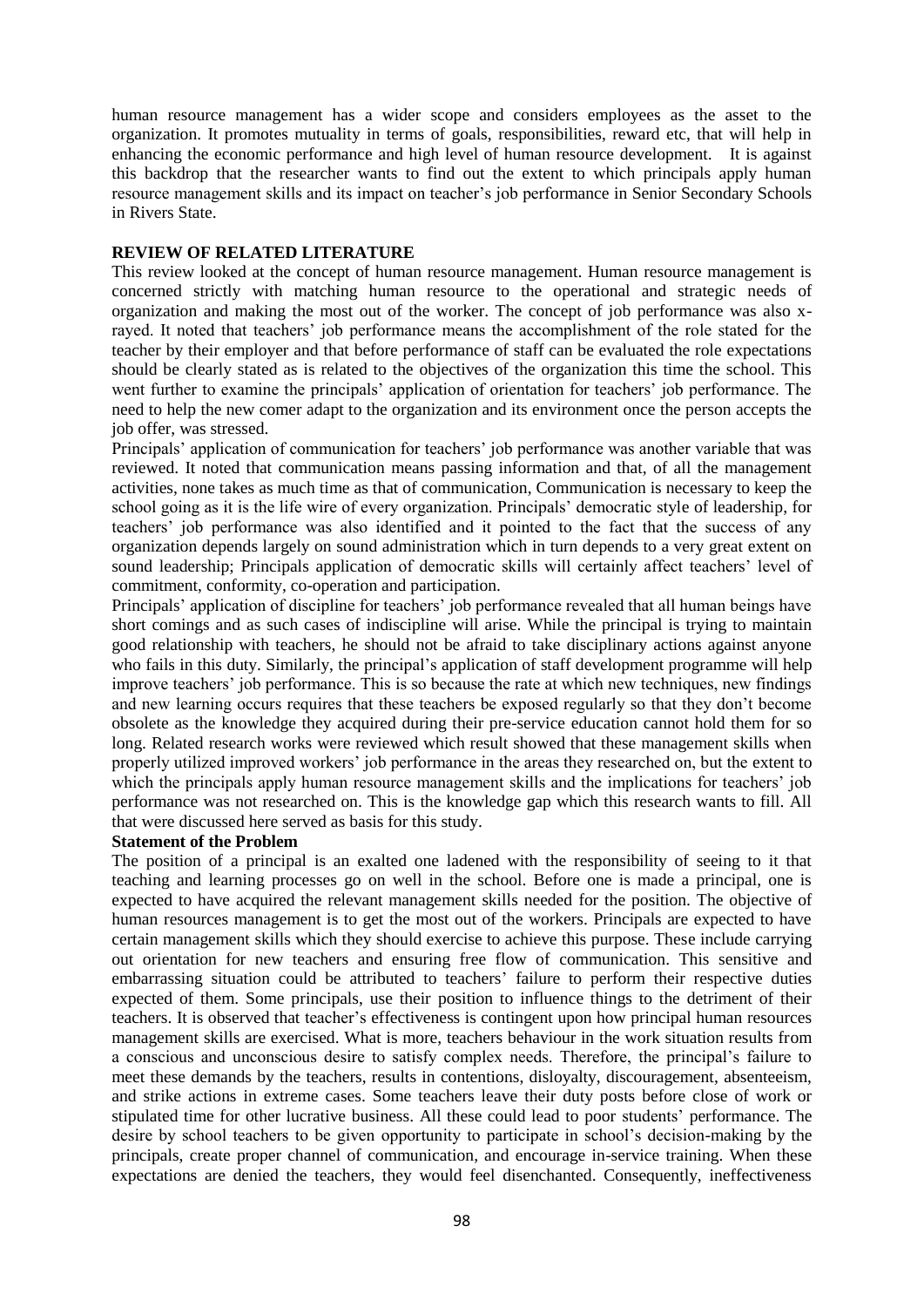may set in. senior secondary schools both in the urban and rural areas in Rivers State, appears to fall victim of principal's inability to exercise human resources management skills. It is this challenge that has called for a study of this nature, with the aim of finding out how teachers' effectiveness could be improved through the principal's application of human resources management skills in their various schools, and making recommendations to guide them. A study of this kind has not recently received any attention from researchers. To either validate or falsify. It is the absence of any research evidence on this problem that constituted the focus of this research.

# **Purpose of the Study**

The purpose of this study was to determine how principal application of human resources management skills influences teachers job performance as perceived by teachers in rural and urban areas in Senior Secondary Schools in Rivers State. Specifically, the study tried to:

- 1. Determine the extent to which orientation management skill of the principal influences teachers' performance as perceived by teachers in rural and urban areas in Senior Secondary School in Rivers State.
- 2. Determine the extent to which communication management skill of the principal influences teachers' performance as perceived by teachers in rural and urban areas in Senior Secondary Schools in Rivers State.

# **Research Questions**

In line with the above stated purpose and in order to give focus to the research, the following research questions were posed to guide the study.

- 1. To what extent does orientation management skill of the principals influence the performance of teachers as perceived by teachers in rural and urban areas in Senior Secondary Schools in Rivers State?
- 2. To what extent does communication management skill of the principal influence the performance of teachers as perceived by teachers in rural and urban areas in Senior Secondary Schools in Rivers State?

#### **Hypotheses**

For purpose of statistical analysis and in consonance with the research questions stated above the following null hypotheses were postulated for the study.

- 1. There is no significant difference in the mean ratings of teachers in rural and urban areas on the extent to which orientation activities influenced teachers' job performance in Senior Secondary Schools in Rivers State.
- 2. There is no significant difference in the mean ratings of teachers in rural and urban areas on the extent to which communication as principal human resources management skill influenced teachers' job performance in Senior Secondary Schools in Rivers State.

#### **RESEARCH METHODS**

According to Maduabum (2007), descriptive research design is one direct word determining the nature of situation as it exists at the time of the study. A descriptive survey design was used for the study. The population of the study was 7,425, comprising 2,907 rural teachers and 4,518, urban teachers, in the 268 public senior secondary schools in Rivers State. A sample of 890 respondents comprising of 348 teachers from rural areas and 542 from urban areas representing 12% of the populations of both rural and urban teachers was used for the study. Random sampling technique was adopted in obtaining the sample size. A self-structured questionnaire titled principal application of Human Resources Management Skills on Teachers Performance (PHRMSTP) questionnaire was used for data collection. The face and content validities of the questionnaire were assessed by the researcher's supervisor and other experts in Educational Management and Planning. The instrument was structured using four point-rating scale response patterns of very High Extent (VHE) 4 point 3.50  $-4.00$ , High Extent (HE) 3 point 2.50 – 3.49, Low Extent (LE) 2 point  $1.50 - 2.49$  and Very Low Extent (VLE) 1 point 1.00 – 1.49. The reliability of the instrument was determined using Cronbach's Alpha technique, a reliability index of 0.82, 0.74, 0.91, 0.75 and 0.87 were obtained. Mean Standard deviation and simple percentages were used to answer the research questions, while z-test was used to test the hypotheses at 0.05 level of significance.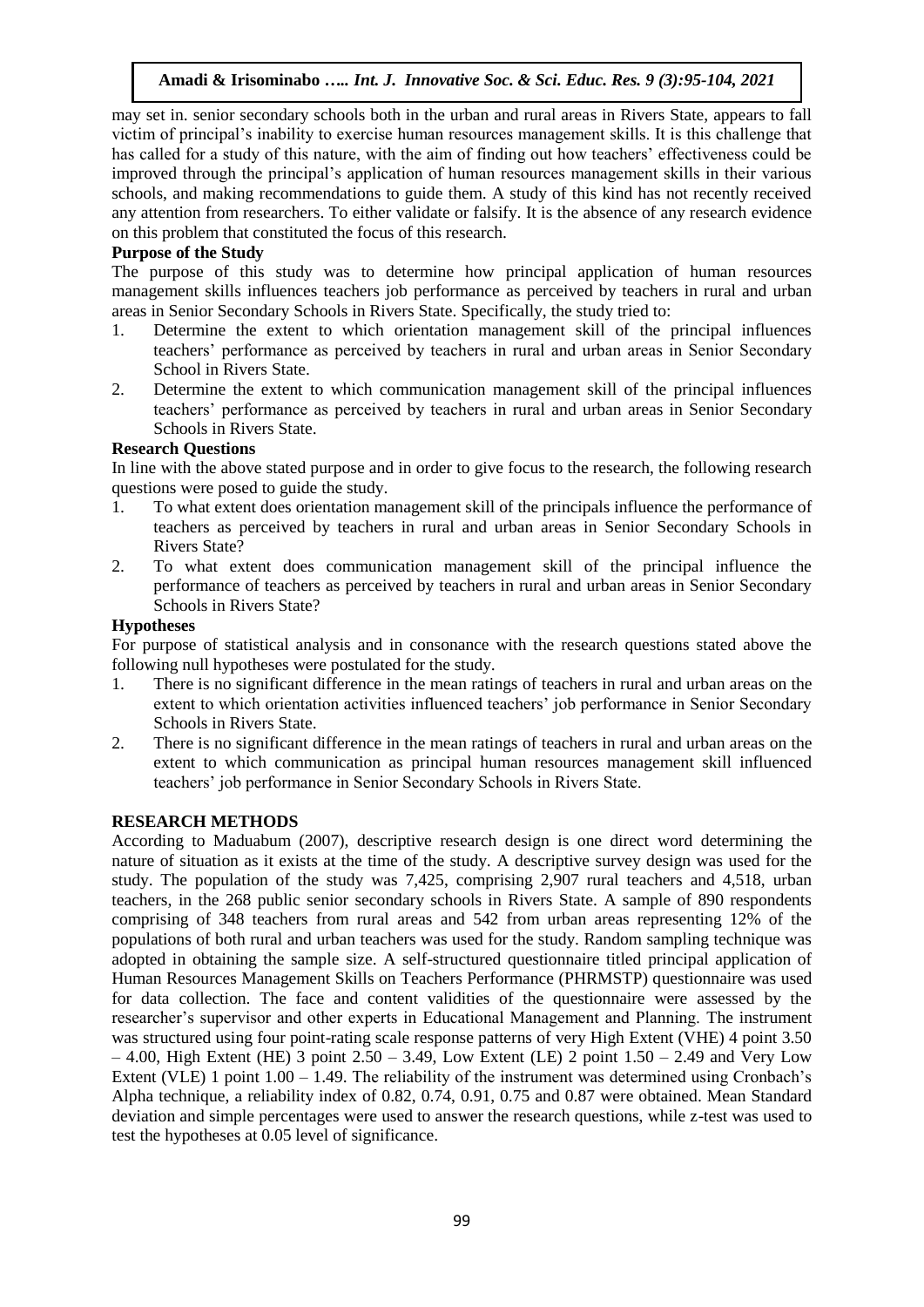#### **RESULTS**

The data collected were organized, analysis and presented in the orders of research questions and hypotheses. Where applicable, tables have been used for clarity. Finding from the analyses are also discussed:

**Research Question 1:** *To what Extent does Orientation as Human Resources Management Skill of Principals Influence the Performances of Teachers in Senior Secondary Schools in Rivers State?*

#### **Table 1: Mean Ratings of Teachers in Rural and Urban Areas on the Influence of Orientation as Human Resources Management Skill of Principal on Teachers performance in Senior Secondary School**

**Decision:**  $X \ge 2.50$  (High Extent) N = 890

|     |                                                                                                                                                              |           | <b>Teachers in Rural</b> |               | <b>Teachers in Urban</b> |      |               |  |
|-----|--------------------------------------------------------------------------------------------------------------------------------------------------------------|-----------|--------------------------|---------------|--------------------------|------|---------------|--|
| S/N | <b>Description</b>                                                                                                                                           |           | $Areas = 348$            |               | $Areas = 542$            |      |               |  |
|     |                                                                                                                                                              | $\bar{X}$ | <b>SD</b>                | <b>Remark</b> | $\bar{X}$                | SD   | <b>Remark</b> |  |
| 1.  | Principal applies Planned procedure<br>for introducing new teachers to the<br>working<br>environment,<br>and<br>this<br>enhances the teachers' performances. | 3.24      | 0.86                     | <b>HE</b>     | 2.87                     | 1.13 | <b>HE</b>     |  |
| 2.  | Principal explanation of the rules and<br>regulations guiding the school to the<br>new teachers help them to deliver<br>effectively.                         | 2.98      | 1.00                     | HE            | 2.77                     | 1.16 | HE            |  |
| 3.  | The principal specifies jobs to the new<br>teachers help them to be objective in<br>their assignments.                                                       | 2.85      | 1.05                     | HE            | 2.62                     | 1.05 | <b>HE</b>     |  |
| 4.  | The principal provides position guide<br>to every newly employed teachers and<br>this help the teachers in the area of dos<br>and don'ts.                    | 2.63      | 1.21                     | HE            | 2.72                     | 1.18 | HE            |  |
| 5.  | Principal organizes orientation for new<br>teachers promptly to enable them settle<br>down to their duties quickly.                                          | 2.72      | 1.11                     | HE            | 2.53                     | 1.19 | HE            |  |
| 6.  | Principal takes time to show teachers 2.58<br>the physical facilities in the school,<br>and this help to acquaint them and<br>enhance their performance.     |           | 1.33                     | HE            | 2.68                     | 1.09 | HE            |  |
|     | <b>Grand Mean</b>                                                                                                                                            | 2.83      | 1.09                     | HE            | 2.70                     | 1.13 | HE            |  |

Table 1 presents item by item analysis of responses of teachers in rural and urban areas regarding the extent to which orientation as a human resource management skill applied by principal's influences the performance of teachers in senior secondary schools in Rivers State. From the Table, each of the mean ratings of teachers in rural and urban areas for items 1 to 6 is above the bench mark or criterion mean of 2.50 and this indicates high extent. On the whole, the grand mean rating for rural teachers is 2.83 (SD = 1.09) while that for urban teachers is 2.70 (SD = 1.13), both higher than the criterion mean, indicating that orientation as a human resource management skills applied by principals influences teachers performance to a high extent. The low values of standard deviation also suggest that the responses are homogeneous.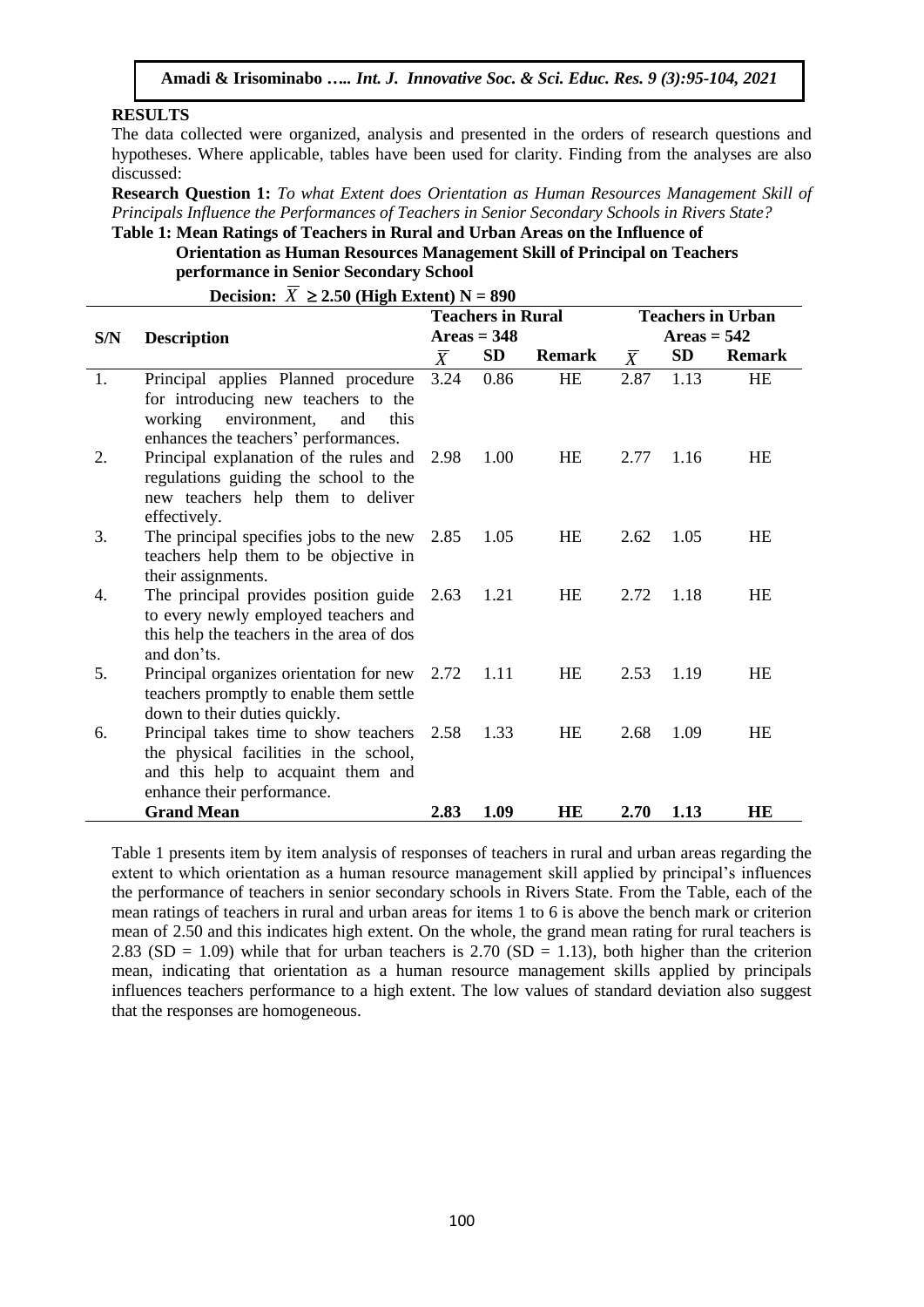**Research Question 2:** *To what Extent does communication as a Human Resource Management Skills of principals Influence the Performance of Teachers in Senior Secondary Schools in Rivers State?*

**Table 4.2: Mean Ratings of Teachers in Rural and Urban Areas Regarding the Extent to which Communication as a Human Resource Management Skills Influence**

| to which communication as a fruman resource management skins filling |
|----------------------------------------------------------------------|
| the Performance of Teachers in Senior Secondary Schools.             |

|     |                                                                         | <b>Teachers in Rural</b> |               |               | <b>Teachers in Urban</b> |               |               |  |
|-----|-------------------------------------------------------------------------|--------------------------|---------------|---------------|--------------------------|---------------|---------------|--|
|     | <b>Description</b>                                                      |                          | Areas = $348$ |               |                          | $Areas = 542$ |               |  |
|     |                                                                         | $\bar{X}$                | SD            | <b>Remark</b> | $\bar{X}$                | <b>SD</b>     | <b>Remark</b> |  |
| 7.  | There is free flow of information                                       | 2.84                     | 1.03          | HE            | 2.73                     | 1.14          | <b>HE</b>     |  |
|     | between the principal and teachers,                                     |                          |               |               |                          |               |               |  |
|     | this<br>enhances<br>teacher's<br>and                                    |                          |               |               |                          |               |               |  |
|     | productivity.                                                           |                          |               |               |                          |               |               |  |
| 8.  | The principal keeps the teacher's 2.79                                  |                          | 1.06          | HE            | 2.76                     | 1.11          | HE            |  |
|     | informed of his plans, policies and                                     |                          |               |               |                          |               |               |  |
|     | programmes for the school and this                                      |                          |               |               |                          |               |               |  |
|     | enable<br>the<br>teachers<br>have<br>to                                 |                          |               |               |                          |               |               |  |
| 9.  | confident in the system.                                                |                          | 1.08          | HE            | 2.68                     | 1.10          | HE            |  |
|     | The principal welcomes reports 2.68<br>from the teachers concerning the |                          |               |               |                          |               |               |  |
|     | happenings in the school, and this                                      |                          |               |               |                          |               |               |  |
|     | enhances teacher's performance.                                         |                          |               |               |                          |               |               |  |
| 10. | The principal passes information                                        | 2.88                     | 1.01          | HE            | 2.80                     | 1.08          | HE            |  |
|     | that comes from higher authorities                                      |                          |               |               |                          |               |               |  |
|     | to the teachers promptly, and this                                      |                          |               |               |                          |               |               |  |
|     | help them to perform efficiently.                                       |                          |               |               |                          |               |               |  |
| 11. | The principal hold meetings with the $2.73$                             |                          | 1.10          | HE            | 2.62                     | 1.10          | <b>HE</b>     |  |
|     | teachers and this educate them about                                    |                          |               |               |                          |               |               |  |
|     | the happenings in the school.                                           |                          |               |               |                          |               |               |  |
| 12. | The principal allows teachers to air $2.58$                             |                          | 1.18          | HE            | 2.70                     | 1.16          | <b>HE</b>     |  |
|     | their views during meetings, which                                      |                          |               |               |                          |               |               |  |
|     | bring fulfillment to the teachers.                                      |                          |               |               |                          |               |               |  |
|     | <b>Grand Mean</b>                                                       | 2.75                     | 1.08          | <b>HE</b>     | 2.72                     | 1.12          | <b>HE</b>     |  |

# **Decision:**  $X \ge 2.50$  (High Extent)  $N = 890$

The above Table shows that rural teachers mean ratings for items 7 to 12 are respectively 2.84, 2.79, 2.68, 2.88, 2.73 and 2.58 with a grand mean of 2.75, all higher than the decision mean of 2.50. Similarly, urban teachers' ratings for items 1 to 6 were 2.73, 2.76, 2.68, 2.80, 2.62 and 2.70 respectively with a grand mean of 2.72; all higher than the criterion mean of 2.50. This suggests that both Teachers in rural and urban areas agree that communication as a human resource management skill influences the performance of teachers to a high extent.

**Hypothesis 1:** There is no significant difference between the mean ratings of Teachers in rural and urban areas on the extent to which orientation activities as human resources management skill influence the performance of teachers in Senior Secondary Schools in Rivers State.

| <b>Table 1: Z-test Analysis on the Extent to which Offentation Activities influence the</b> |     |          |      |                  |      |        |                     |  |  |
|---------------------------------------------------------------------------------------------|-----|----------|------|------------------|------|--------|---------------------|--|--|
| Performance of Teachers in Senior Secondary Schools in Rivers State                         |     |          |      |                  |      |        |                     |  |  |
| <b>Variable</b>                                                                             | N.  |          | SD.  | Std Error z-test |      | z-crit | <b>Remark</b>       |  |  |
| Teachers in Rural Areas                                                                     | 348 | 2.83     | 1.09 |                  |      |        |                     |  |  |
|                                                                                             |     |          |      | 0.08             | 1.63 | 1.96   | Not.<br>significant |  |  |
| Teachers in Urban Areas                                                                     |     | 542 2.70 | 113  |                  |      |        |                     |  |  |

# **Table 1: z-test Analysis on the Extent to which Orientation Activities Influence the**

From the mean scores and standard deviations of 2.83 (1.09) and 2.70 (1.13) for Teachers in rural and urban areas, the z-test analysis revealed a standard error of 0.08 and an observed value of 1.63 which is not significant at the 0.05 level compared to the critical z-value of 1.96. Thus, the null hypothesis of no significant difference between the mean ratings of Teachers in rural and urban areas on the extent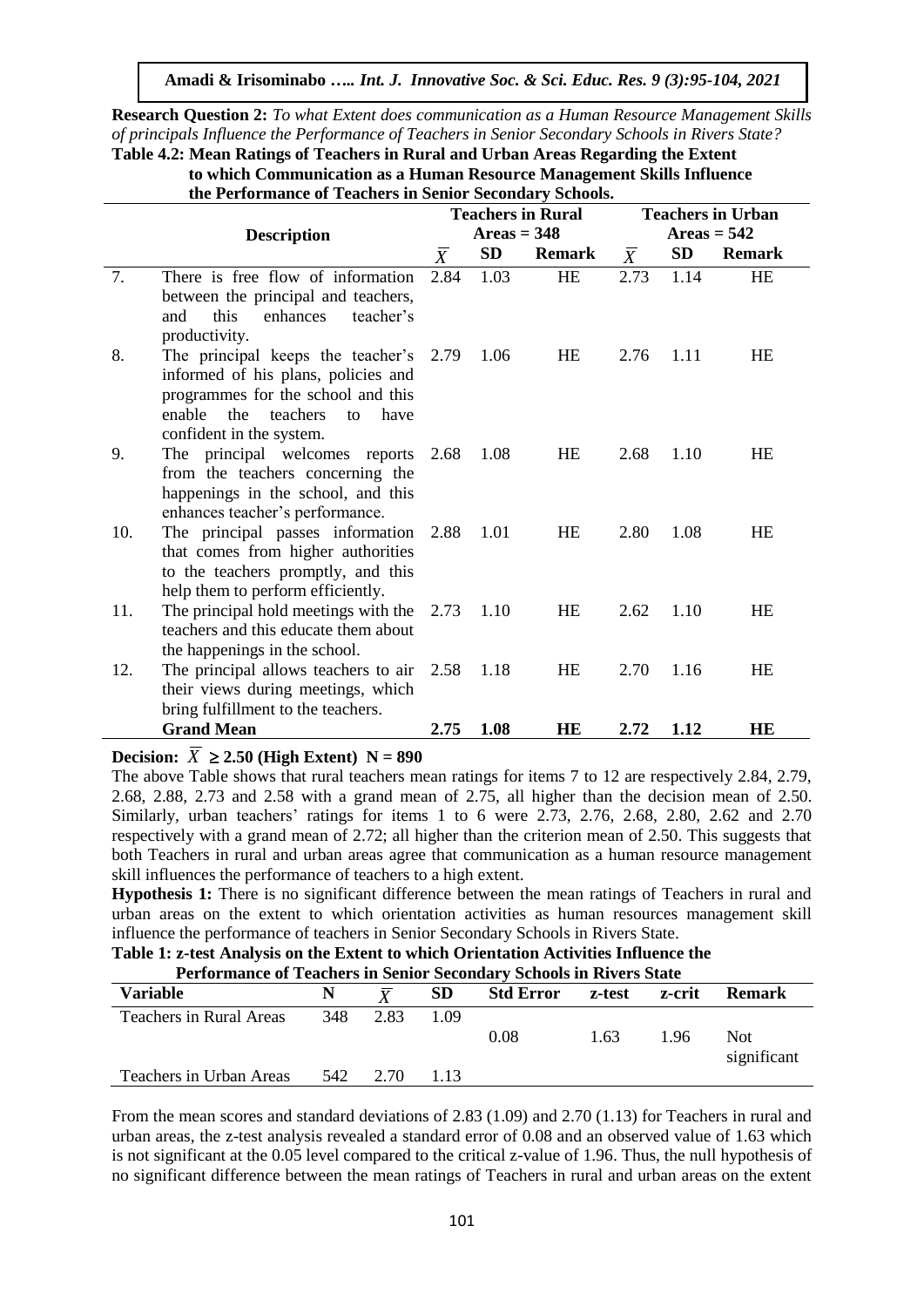to which orientation activities influence the performance of teachers in Senior Secondary Schools in Rivers State was acceptable. The implication is that any other observed value may be due to chance. **Hypothesis 2:** There is no significant different between the mean ratings of Teachers in rural and urban areas with regards to the extent to which communication as a human resources management skill influence teacher's performance in Senior Secondary School in Rivers State.

**Table 2: z-test Analysis Regarding the Extent to which Communication as a Human Resource Management Skill Influence the Performance of teachers in Senior Secondary Schools in Rivers State** 

| Secondary Schools in Kivers State |   |           |            |                      |               |               |
|-----------------------------------|---|-----------|------------|----------------------|---------------|---------------|
| <b>Variable</b>                   | N | <b>SD</b> | <b>Std</b> |                      | z-test z-crit | <b>Remark</b> |
| Teachers in Rural Areas 348 2.75  |   | 1.08      |            |                      |               |               |
|                                   |   |           |            | $0.08$ $0.38$ $1.96$ |               | Accept        |
|                                   |   |           |            |                      |               | $H_{0}$       |
| Teachers in Urban Areas 542 2.72  |   |           |            |                      |               |               |

The null hypothesis which states that there is no significant difference between the mean ratings of Teachers in rural and urban areas with regards to the influence of communication as a human resource management skill on teacher's performance is accepted based on the observed value of Z from the above table. The implication is that the computed  $Z$  value is insignificant compared to the critical value at the 0.05 level of significance. This further implies that any other observed value which appear to be significant could be due to sampling error. This therefore, suggests that teachers in rural and urban areas accept communication as a human resources management skill.

#### **DISCUSSION OF FINDINGS**

One of the major findings in the study was that orientation activities as a human resource management skill influence teachers' performance in senior secondary schools in Rivers State. Both Teachers in Rural and urban areas rated high extent every item or statement concerning orientation activities applied by principal to influence teachers job performance. They agreed that principals applied planned procedures for introducing new teachers to working environment, explain rules and regulation guiding the schools, provide position guide, amongst others. Furthermore, the z-test analysis of Teachers in Rural and urban areas mean responses revealed no significant difference in their mean ratings, implying that both groups accepted that orientation activities by principals enhance the performances of teachers in senior secondary schools in Rivers State. A similarly result to this was found by Irisominabo (2008), when he investigated teachers orientation programme as perceived by teachers and principals in selected secondary schools in Rivers State. Using survey research design, Irisominabo (2008), determined teacher's orientation programme on material management and its effect on newly posted teachers and found out that teachers became more effective on management of school materials, when they go through such orientation programme. Variables used in Irisominabo's study were similar to those in the current study while both studies adopted descriptive survey research design. Thus, in design and variables studies, the two studies are related. Irisominabo's study was conducted in 2008, a period of 12 years and a consistent result is obtained, hence every other thing being equal, the finding of the current study is reliable over time. The finding is also in line with the advocacy of Peretamode (2005), and Brown (2018) that it is proper for an organization to conduct formal orientation programme for new employees, to get them adapted to the environment and rules of the organization as this will enable them to function better. In the same vein, Mcintyre (2010), Mgbodile (2014), and Ezecocha (2012), stressed the necessity of orientation organizations and employees of organizations and encouraged school administrators (principals) to conduct orientation for its new teachers.

A second finding in the study is that communication as an aspect of human resources management skill enhances teachers' job performances in senior secondary school in Rivers State. Teachers in Rural and urban areas interviewed show no significant difference in their mean responses on the extent to which communication as a human resource management strategy influences teachers job performance. This corroborates the reports of Akpan (2012) that a significant relationship exists between principals' level of communication and the effectiveness of teachers while no significant relationship was found between the principals' level of communication and the students' effectiveness in school. These were found as Akpan (2012), tested the effect of communication on staff and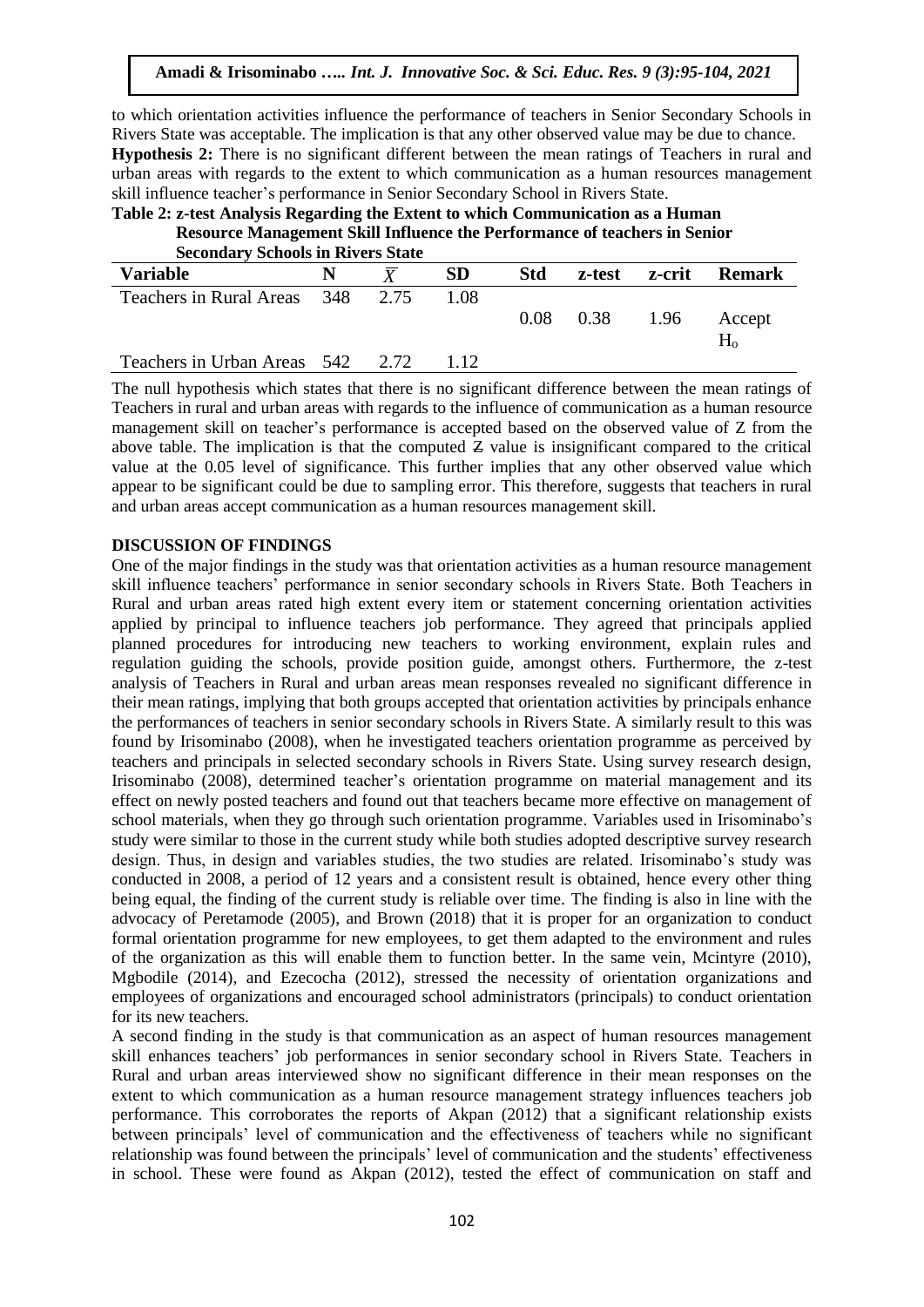students' effectiveness in school system. A related finding was also reported by Jebe (2017) who investigated the effect of school supervision as perceived by teachers, principals and supervision in Benue state, and came up with the report that through effective communication, teachers could be aware of the school goals, understand what happened in different units and make suggestions for possible improvement; but the reverse according to him, leads to misunderstanding, confusion and frustration. Similarly, Okon (2015), carried out a study titled "dysfunctionalism in primary schools management and teachers morale in Calabar Municipality and Odukpani Local Government Areas of Cross River State". Variables investigated among others were communication at the school climate. A correlational analysis of 400 teachers' responses revealed a significant positive relationship between the level of organizational communication and teacher's morale, which is in line with the findings of the current study that communication influences teachers' performances in senior secondary schools in Rivers State.

# **CONCLUSION**

Based on the findings it was concluded that the effectiveness or ineffectiveness of new entrant into the teaching field is anchored on the human managerial capabilities of the principals. Innate as some of the principals' qualities might be, principal need to upgrade their managerial skills by attending and encouraging his staff to attend seminars, workshops and in service trainings. It was also concluded that poor academic performance of students in some schools is as a result of the principal's poor human resources management of the teachers which then translates to the students. The study has shown that principals generally have applied these human resource management skills to a high extent. Orientation activities of principals influence the effectiveness of teachers in rural and urban areas. It was also revealed that communication skills of principals' significantly enhanced teacher's job effectiveness.

The findings indicate that principals' provision for professional growth affect teachers job performance.

## **RECOMMENDATIONS**

The following recommendations were made on the bases of the findings and conclusions of this study;

- 1. Regular staff meetings in the school system for ease of communication.
- 2. Schools management boards to intermittently organize workshops for principals and encourage principals to do same for their teachers.
- 3. Every new entrant to the teaching profession or in the school system should be taken through a work planned procedure as to be acquainted with what is required of him in the course of delivering his duties.

#### **REFERENCES**

- Akpan, R. J. (2012). The administrator gender and its influence on the effectiveness of staff and students in secondary schools. *International Journal of' Educational Developmen*t, (1)20, 101 – 109.
- Akpan, R. J. (2012). *Managerial variables and their influence on staff and students effectiveness in secondary schools in Akwa Ibom State,* Unpublished Doctoral Dissertation: University of Calabar.
- Amaewhule, Wey (1998). *Human resource management principles policies and practices*. Springfield publishers, Nigeria.
- Anaekwe, J. U. (2013). Information and communication technology based training and development for human resources. Implication for open and distance learning. A paper presented at the Nigerian Association and Educational Media and Technology (NAEMT) Annual Conference Port Harcourt.
- Armstrong M. (2013). *Human resource management practice*, Loga Publishers.
- Bassey, U.U. (2011). Correlates of teacher' attitudinal tendencies in Cross River State secondary schools, Unpublished Doctoral Dissertation, University of Calabar.
- Brown, J (2018). Employee orientation. Keep new employee on board. *Journal of Management studies, 36(4).*
- Dombosch, R. Schmalensee, R, & Fisher, S. (1988). *Economics,* McGraw-Hill Book